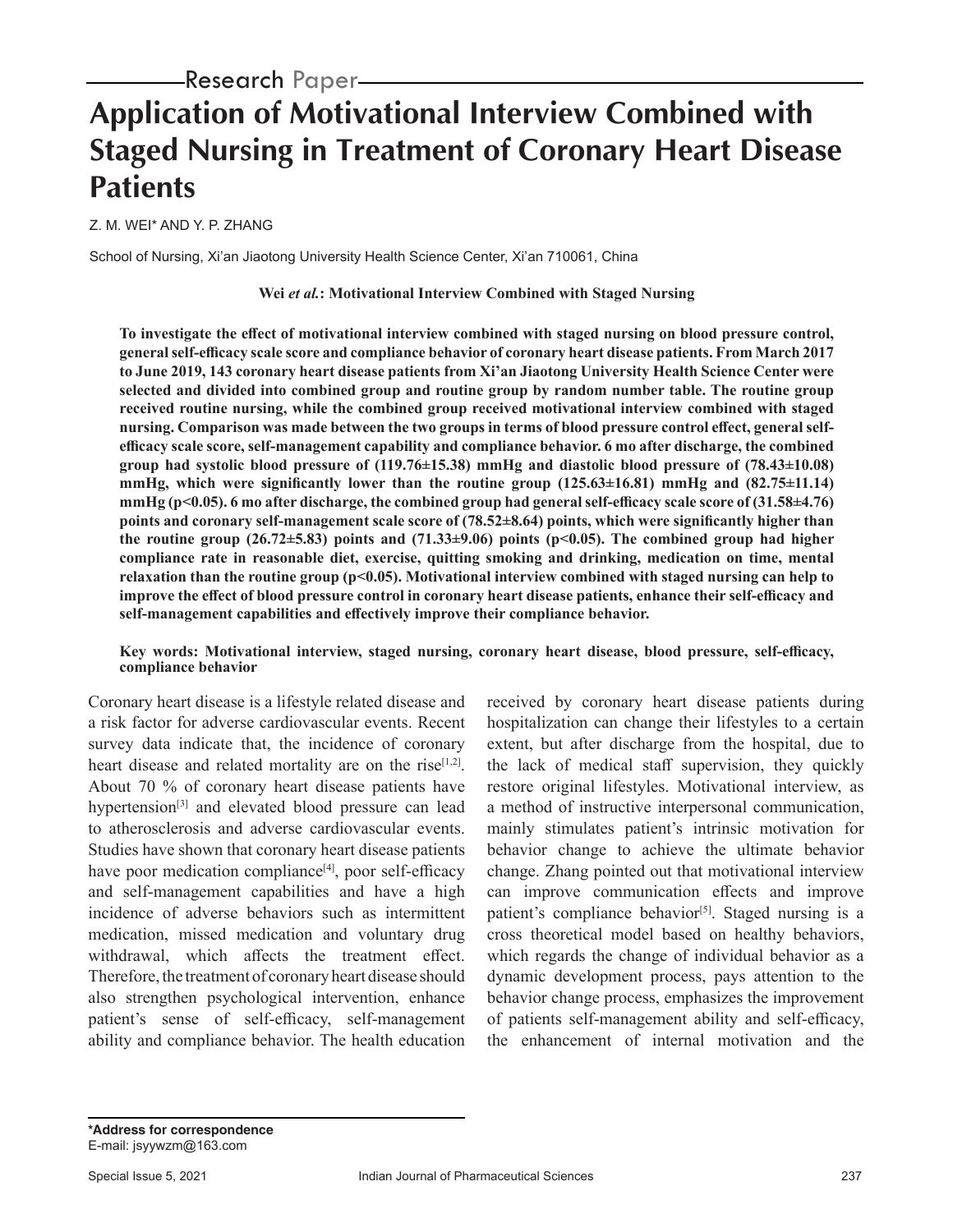continuous change of their behavior, so it is mostly used for chronic disease pain control and treatment compliance improvement. This study attempts to combine motivational interview with staged nursing for treatment of coronary heart disease patients.

# **MATERIALS AND METHODS**

## **Study subjects:**

From March 2017 to June 2019, 143 coronary heart disease patients from "Xi'an Jiaotong University Health Science Center" were selected and divided into 2 groups by random number table. There were 72 cases in the routine group, aged 49-73 y, with an average of (58.46±7.50) y; male/female: 39/33; education level: 23 cases with elementary school and below, 34 cases with junior/high school, 15 cases with junior high school and above and clinical diagnosis: 38 cases of angina pectoris, 15 cases of asymptomatic myocardial ischemia, 19 cases of myocardial infarction. There were 71 cases in the combined group, aged 52-70 y, with an average of  $(59.21 \pm 7.16)$  y; male/female: 41/30; education level: 23 cases with elementary school and below, 34 cases with junior/high school, 15 cases with junior high school and above and clinical diagnosis: 38 cases of angina pectoris, 15 cases of asymptomatic myocardial ischemia, 19 cases of myocardial infarction. There was no statistically significant difference in general information between the two groups (p>0.05).

### **Sample size calculation:**

This study was a randomized controlled trial, using patient's General Self-Efficacy Scale (GSES) as the outcome indicator. According to literature review, the expected score of the routine group was  $(26.17\pm6.9)$ points, while that of the combined group was increased by 43.28 points. The square difference between the two groups was similar. Set  $\alpha$ =0.05 and the power of a test is 90. Power Analysis And Sample Size Software (PASS) 15 was used to obtain the sample size of the combined group and the routine group, which were 56 cases for each group. Considering the 20 % loss rate, the final sample size of each group was  $56\times1.2=67.2$ , so there were at least 67 cases for each group. A total of 143 patients were enrolled in this study, including 72 patients in the routine group and 71 patients in the combined group.

### **Inclusion and exclusion criteria:**

Inclusion criteria-All met the diagnostic criteria for

heart disease and the New York Heart Association (NYHA) cardiac function grading was I-II after evaluation; with stable condition, clear consciousness and normal communication capability; with irregular medication, all know the details of this study and voluntarily participate.

Exclusion criteria includes patients complicated with severe somatic disease; complicated with mental disorder; complicated with severe hearing and vision impairment.

# **Methods**

**Routine group:** Give routine nursing for patients, give guidance on correct lifestyles, explain the impact of coronary heart disease and healthy lifestyles, interpret common drug adverse reactions, precautions, distribute health education manuals and keep a quiet and comfortable hospital environment. Routine discharge guidance is given before discharge and no follow-up intervention is performed.

**Combined group:** Establish a nursing team; team members include 2 nurses in charge, 2 senior nurses, 3 nurses and 2 graduate students; the nurses in charge serve as the team leader and deputy team leader mainly responsible for giving guidance on how to implement the nursing plan. The team members are responsible for collecting data, implementing plans and evaluating intervention measures. The two graduate students mainly assist in statistical analysis of data; all team members receive unified training and guidance.

Motivational interview intervention:After the patient is hospitalized, register relevant information, communicate with the patient, evaluate his/her education level, receptivity, cognitive level, etc., develop a personalized motivational interview plan and determine the follow-up time table; give 3 interviews during the hospitalization, each lasts for 20-30 min. The nursing staff explains the research method to the patients in a one-to-one manner using unified guidance language. The main content of the first interview is to understand the general condition of the patient, use the open questioning method to understand his/her physical condition and emotional state, explain the intervention method to the patient and make an appointment for the next interview over time. The main content of the second interview is to evaluate the treatment effect and mood changes during hospitalization and explain the risk factors of coronary heart disease. The third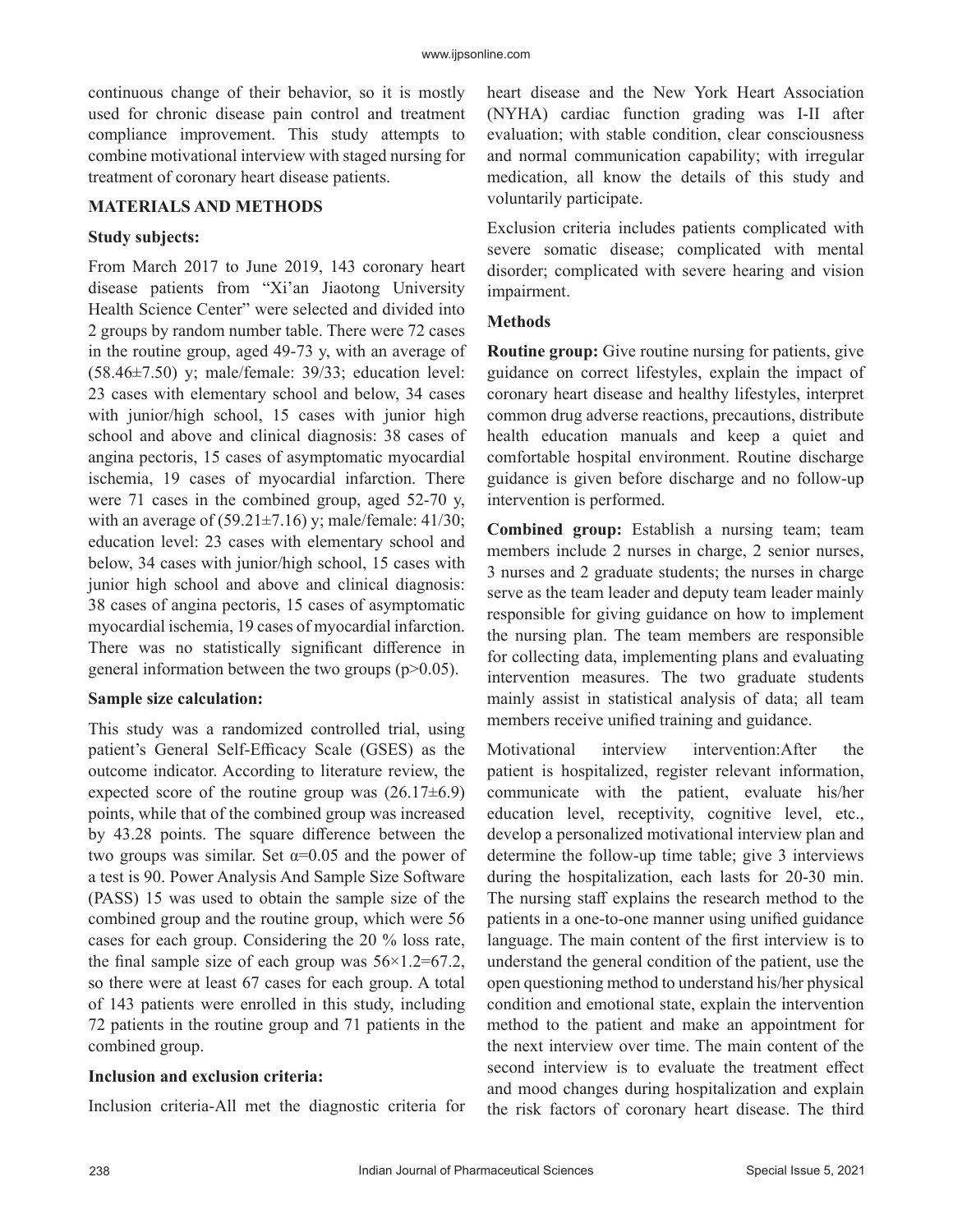interview is basically the guidance before discharge, informing the patients that they will be followed up by telephone after discharge for about 10 min each time. In the 1 mo after discharge, the patients will be followed up once a week and twice a month for 2-6 mo, for a total of 6 mo.

Motivational interview combined with phased intervention-According to the patient's behavioral change intention, there are 5 stages.

**Pre-intention stage:** The patient has no willingness to take medication, with low self-efficacy, poor selfmanagement capability and poor dietary habits; group members should win trust from patients, shift the focus of interview to the importance of medication for coronary heart disease through communication and explain the negative effects of negative emotions to patients, such as increasing heart rate and raising blood pressure; for existing medication problems, such as missed medication, intermittent medication and private increase or decrease of dose, find out influencing factors, determine targeted education programs; encourage patients to talk about their true ideas, instruct patients to think about the reasons that hinder their behavior changes, for instance, instruct patients to think about the effect of good dietary behavior in improving condition.

**Intention stage:** Through education, patients have already sensed the effect of medication compliance, dietary habits and emotions on their condition and carefully think about behavior change plans and prepare actions; at this stage, nursing staff should focus on guidance, make patients aware of the hazards of adverse medication and dietary habits, make them know the benefits of changing medication and dietary habits.

**Preparation stage:** Patient is ready to take the medication consciously and formulates a change plan within the next 1 mo; the nursing staff informs the patient in advance of the possible difficulties in changing bad medication and dietary behaviors and provides solutions, put forward reasonable suggestions, negotiates with the patient to change the plan.

**Action stage:** The patient starts to take the medicine consciously, changes bad dietary habits and selfregulates emotional state but the duration is less than 6 mo; at this stage, nursing staff should encourage the patient to describe the feeling of consciously taking the medicine and maintaining good dietary habits, encourage the patient to participate in formulating the dietary plan, affirm the patient's efforts and tell the patient to continue with the quitting of smoking and alcohol, maintain low-fat, low-salt and low-oil diet. After the patient persists for 6 mo, measure the patient's blood pressure and compare it with that before the intervention, so that the patient can see selfimprovement.

**Maintenance stage:** The patient adheres to good medication and dietary habits for more than 6 mo. Medical staff should make further interview with the patient again to confirm the patient's correct behavior, strengthen the patient's awareness of the benefits of behavior change, help the patient formulate a behavior change plan and mobilize participation of family members. Both groups were evaluated before and 6 mo after discharge.

### **Observation indicators:**

**Blood pressure control:** use a desktop mercury sphygmomanometer for measurement on the right upper arm, measure the systolic blood pressure, diastolic blood pressure, perform a total of 3 measurements and take the average. The assessment time is before discharge and 6 mo after discharge.

GSES score developed by German scholar Schwarzer *et al.* and developed into Chinese version by Zhang Jianxin *et al.* There are a total of 10 items, each item is scored 1-4 points and the full score is 40 points. A higher score indicates stronger self-efficacy. The assessment time is before discharge and 6 mo after discharge.

**Self-management capability:** Use coronary selfmanagement scale (CSMS) for evaluation, including 3 dimensions of daily life management, emotional management and disease medical management, a total of 27 items. Each item has 1-5 points. The score is converted into a percentage system and a higher score indicates stronger self-management capability. The assessment time is before discharge and 6 mo after discharge.

**Compliance behavior:** At 6 mo after discharge, use compliance behavior survey scale of our hospital to calculate the compliance rate of the 2 groups. The survey content includes reasonable diet, exercise, quitting smoking and drinking, medication on time and mental relaxation.

### **Statistical processing:**

Count data is expressed in percentage (%) and tested by  $\chi^2$  or Fisher's exact probability method. Measurement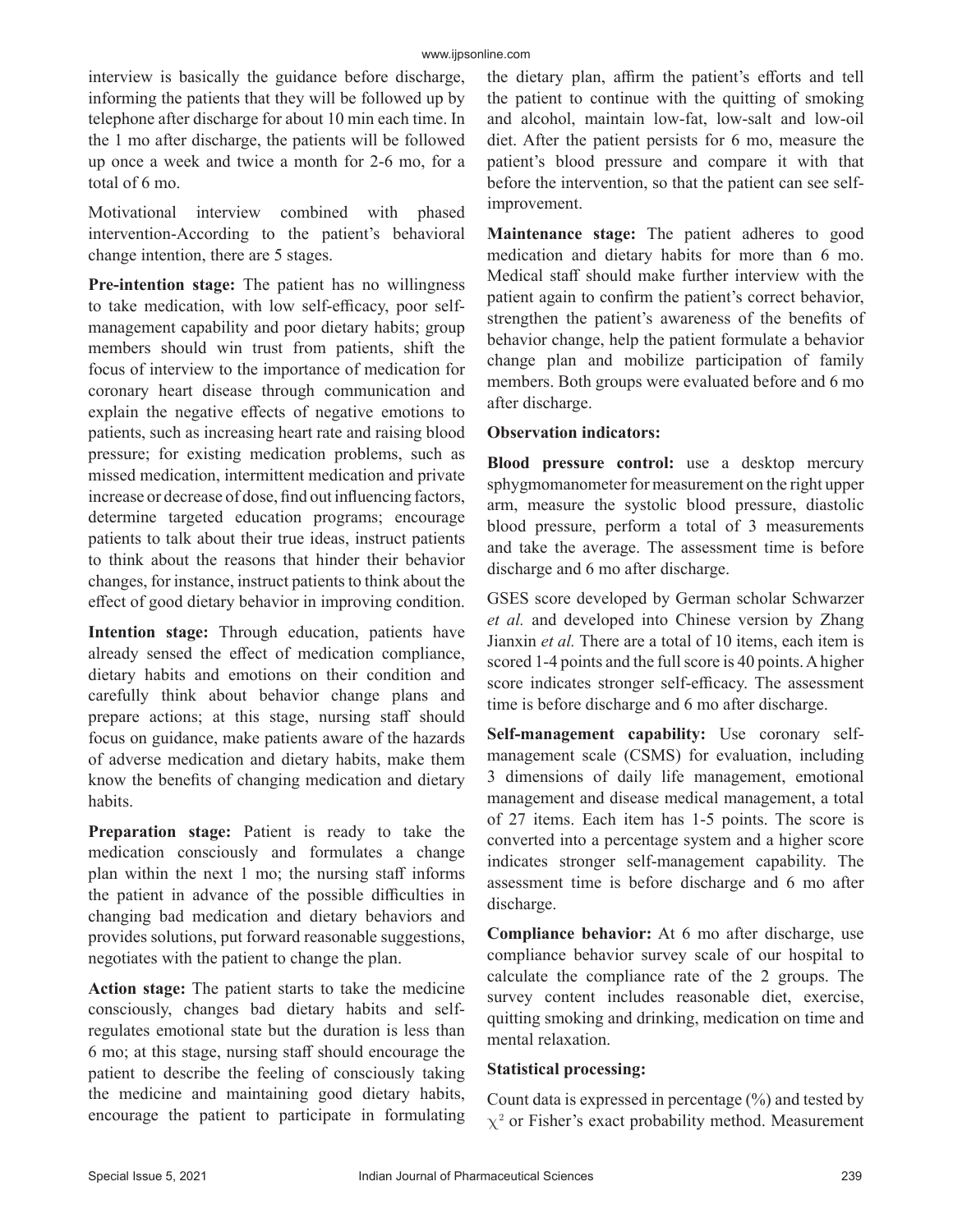#### www.ijpsonline.com

data is indicated by  $\bar{x} \pm s$ , tested by two independent samples or paired sample t test,  $p<0.05$  indicates statistically significant difference in Statistical Package for the Social Sciences (SPSS) 23.0 processing.

## **RESULTS AND DISCUSSION**

Comparison of blood pressure control in the 2 groups; before discharge, there is no significant difference in the levels of systolic and diastolic blood pressure between the two groups (p>0.05). 6 mo after discharge, the systolic and diastolic blood pressure levels of both groups decrease, which are lower in the combined group than in the routine group ( $p<0.05$ ), as shown in Table 1.

Comparison of GSES score and CSMS score in the 2 groups; before discharge, there is no statistically significant difference between GSES score and CSMS score of the two groups  $(p>0.05)$ . 6 mo after discharge, GSES score and CSMS score of both groups increase, which are significantly higher in the combined group than the routine group ( $p<0.05$ ), as shown in Table 2.

Comparison of compliance behavior between the 2 groups; the combined group has higher compliance rates in reasonable diet, exercise, quitting smoking and drinking, medication on time, mental relaxation than the routine group ( $p<0.05$ ), as shown in Table 3.

| Group                 | Systolic blood pressure |                      | Diastolic blood pressure |                      |  |
|-----------------------|-------------------------|----------------------|--------------------------|----------------------|--|
|                       | Before discharge        | 6 mo after discharge | Before discharge         | 6 mo after discharge |  |
| Combined group (n=71) | $126.78 \pm 20.36$      | $119.76 \pm 15.38^*$ | $84.62 \pm 13.15$        | 78.43±10.08*         |  |
| Routine group (n=72)  | $127.34 \pm 19.17$      | $125.63 \pm 16.81$   | $83.59 \pm 12.42$        | $82.75 \pm 11.14$    |  |
|                       | 0.169                   | 2.178                | 0.482                    | 2.431                |  |
| p                     | 0.866                   | 0.031                | 0.631                    | 0.016                |  |

### **TABLE 1: COMPARISON OF BLOOD PRESSURE CONTROL IN THE TWO GROUPS (x̄s, mmHg)**

Note: Compared with that before discharge, \*p<0.05

| Group                  |                  | <b>GSES</b> score    | <b>CSMS</b> score |                      |  |
|------------------------|------------------|----------------------|-------------------|----------------------|--|
|                        | Before discharge | 6 mo after discharge | Before discharge  | 6 mo after discharge |  |
| Combined group (n=71)  | $15.72 \pm 2.43$ | $31.58 + 4.76*$      | $57.37 \pm 10.59$ | $78.52 + 8.64*$      |  |
| Routine group $(n=72)$ | $16.54 \pm 2.85$ | $26.72 \pm 5.83*$    | $55.62 \pm 11.45$ | $71.33 \pm 9.06*$    |  |
| t                      | 1.850            | 5.456                | 0.948             | 4.855                |  |
| p                      | 0.066            | 0.000                | 0.345             | 0.000                |  |

Note: Compared with that before discharge, \*p<0.05

#### **TABLE 3: COMPARISON OF COMPLIANCE BEHAVIOR BETWEEN THE TWO GROUPS CASE (%)**

| Group                      | Reasonable diet | <b>Exercise</b> | Smoking and<br>drinking quitting | <b>Medication on</b><br>time | <b>Mental relaxation</b> |
|----------------------------|-----------------|-----------------|----------------------------------|------------------------------|--------------------------|
| Combined group<br>$(n=71)$ | 62 (87.32)      | 53 (74.65)      | 52 (73.24)                       | 50 (70.42)                   | 52 (73.24)               |
| Routine group<br>$(n=72)$  | 40 (55.56)      | 32 (44.44)      | 39 (54.17)                       | 35 (48.61)                   | 31 (43.06)               |
| $\chi^2$                   | 17.641          | 13.527          | 6.211                            | 7.054                        | 13.374                   |
| p                          | 0.000           | 0.000           | 0.013                            | 0.008                        | 0.000                    |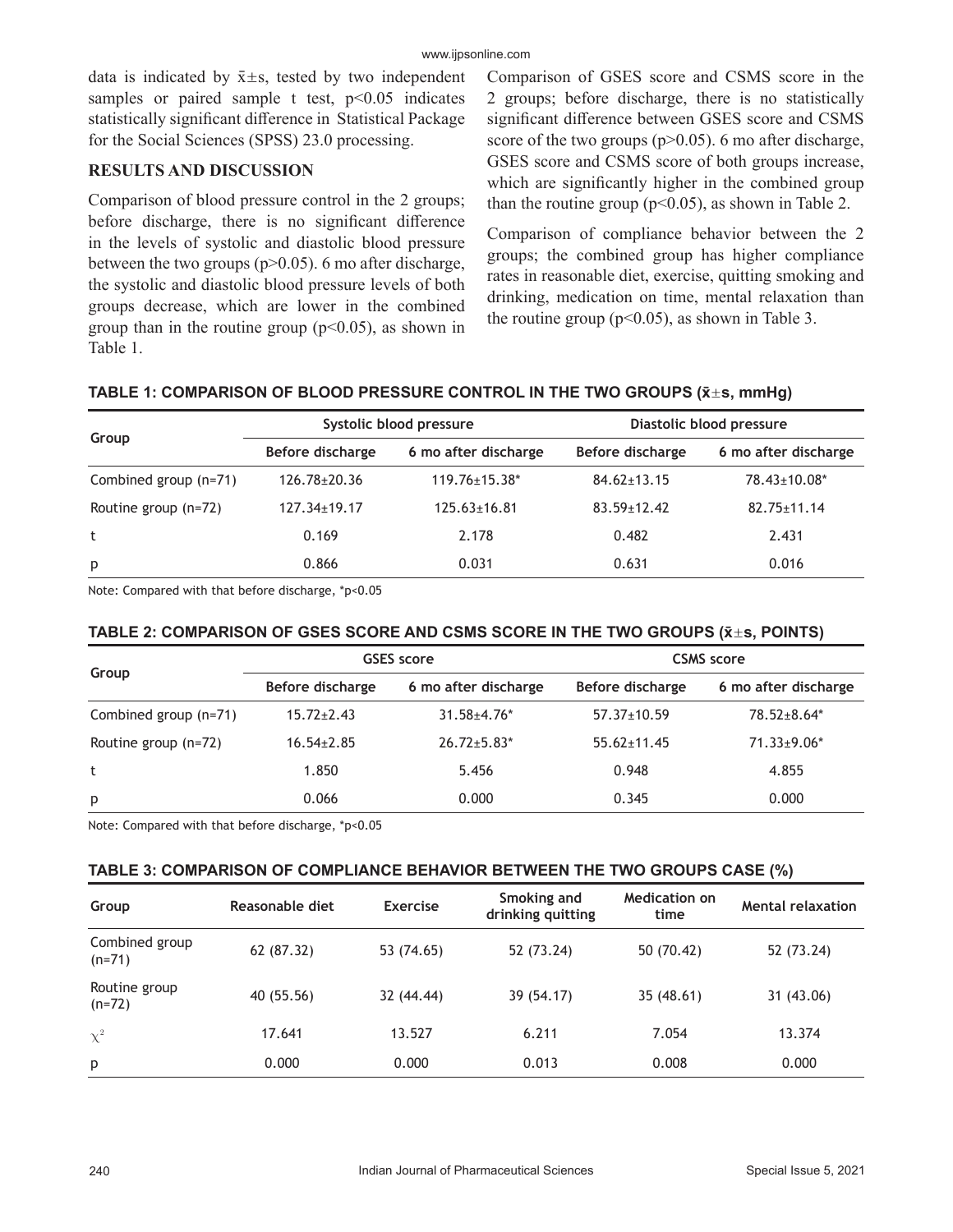The results of this study showed that the systolic and diastolic blood pressure levels in the combined group were lower than those in the routine group, which suggests that the combination of motivational interviewing and staged nursing can help to reduce the blood pressure level of patients with coronary heart disease and improve the effect of blood pressure control. Epidemiological investigations have shown that blood pressure level is strongly correlated with the severity of coronary heart disease<sup>[6]</sup>. Dyslipidemia, especially hypercholesterolemia, can increase the risk of coronary heart disease<sup>[7]</sup>. Patients with coronary heart disease are mostly middle-aged and elderly people, with relatively low education level, lack of health knowledge and long-term bad compliance behavior. Especially when patients are discharged from hospital, they forget to take medicine and increase or decrease the amount of medicine without supervision by medical staff, resulting in poor control effect of coronary heart disease and progressive aggravation. Clinical studies have shown that motivational interview can help to improve blood glucose metabolism indicators in diabetic patients[8], improve medical compliance after discharge, which is particularly applicable to patients with chronic diseases. The results of this study indicate that the combined group has lower systolic and diastolic blood pressure levels than the routine group. It suggests that motivational interview combined with staged nursing can help to reduce the blood pressure level of coronary heart disease patients and improve the effect of blood pressure control. Motivational interview can help nurses understand the patient's problems and psychological needs, so that targeted nursing guidance plan can be determined. The focus of staged nursing is to design different intervention plans according to the patient's environment to meet patient's nursing needs at different stages. Motivational interview combined with staged nursing can effectively improve patient's daily life management and symptom management capabilities, thereby improving the effect of blood pressure control. Since motivational interviewing arouses patients desire to change their behavior, stimulates and maintains their self-initiative even after discharge, so it can still play a role in supervising patient's self-management after discharge, thus improving the effect of blood pressure control. Patients can experience the benefits of the intervention mode through staged evaluation and good feedback of results, so as to adhere to good behaviors and gradually achieve the goal of blood pressure control<sup>[9]</sup>.

The results of this study indicate that the combined group has higher GSES score and CSMS score than the routine group. It suggests that motivational interview combined with staged nursing can enhance self-efficacy of coronary heart disease patients and improve their self-management capability. Traditional health education cannot effectively stimulate patient's enthusiasm for participation in treatment, especially disadvantageous in terms of enhancing treatment confidence and improving patient's self-management capability. After the patient got discharge from the hospital, due to the lack of medical staff supervision and poor self-discipline capability, patients will gradually restore the original life pattern after the condition is controlled<sup>[10,11]</sup>. Motivational interview can stimulate the patient's intrinsic motivation to change their behavior. Combined with staged nursing, it makes the direction of each intervention specific, clear and targeted, thereby more effectively enhancing patient's self-efficacy and gradually enhancing their self-management capability. Studies have shown that the combination of motivational interview and staged nursing can improve patient's self-management capability[12]. Motivational interview is mainly to direct patients to reflect upon the plan and actively participate in the behavior change plan. For instance, in the preintention stage, the main purpose is to win patient's trust and understand the problems in patient nursing, such as emotion, medication compliance, self-management efficiency, etc., so that patients initially sense their own problems. In the intension stage, nurses should play a role in educating and direct patients to actively participate in the formulation of behavior change plans. In the preparation stage, specific behavior change plan should be determined so that patients then take action and stick to this good behavior. Nursing staff should give timely affirmation to enhance patient's confidence in persistence and carry out quantitative evaluation of intervention effects, so that patients see their own progress and thereby more proactively participate in self-nursing. Hashemzadeh research has shown that behavior change is a gradual process that changes based on intension $[13]$ . The change in patient's selfmanagement capability in this study may lie in changing patient's development intention.

Studies have shown that compliance behavior is a key factor affecting the treatment effect. Motivational interview can enhance patient's awareness of standardized medication so that they recognize the positive effects of medical compliance on prognosis $[14]$ .